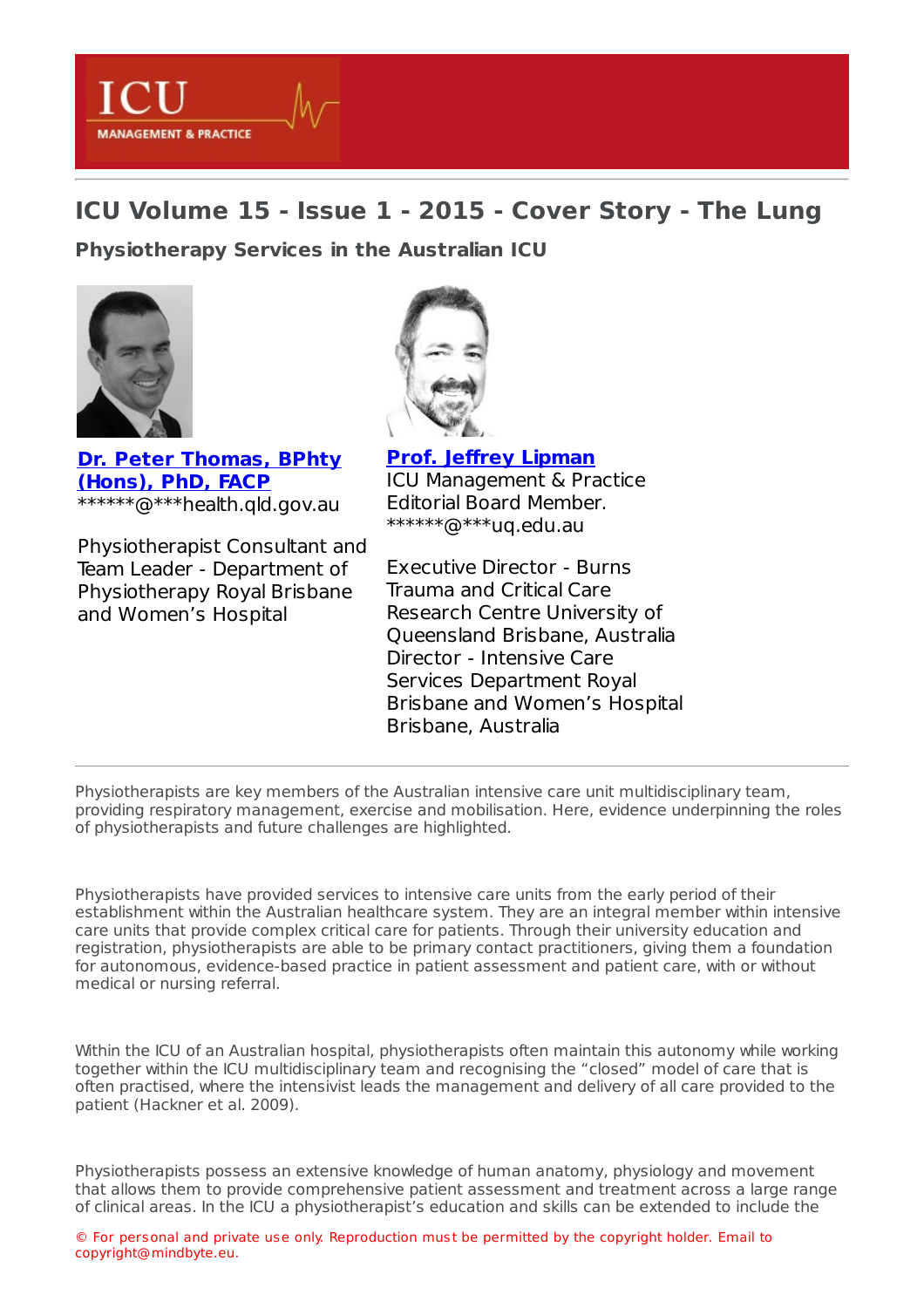conduct of comprehensive multi-system assessments of the neurological, respiratory, cardiovascular and musculoskeletal systems to formulate individualised treatment plans for patients across the spectrum of admission categories and throughout the various stages of critical illness.

of clinical areas. In the ICU a physiotherapist's education and skills can be extended to include the

| <b>ICU Level</b> | <b>Capability</b>                                                                                                                                                                                                                                                                                                                                                                                         | <b>Capacity and caseload</b>                                                                                                                         |
|------------------|-----------------------------------------------------------------------------------------------------------------------------------------------------------------------------------------------------------------------------------------------------------------------------------------------------------------------------------------------------------------------------------------------------------|------------------------------------------------------------------------------------------------------------------------------------------------------|
| <b>Level III</b> | A tertiary referral unit capable of<br>providing comprehensive critical care<br>including complex multi-system life<br>support for an indefinite period. Level<br>III units should have a demonstrated<br>commitment to academic education and<br>research.                                                                                                                                               | At least eight staffed/equipped beds,<br>providing $\rightarrow$ 400 mechanically ventilated<br>patients per annum.                                  |
| <b>Level II</b>  | Capable of providing a high standard<br>of general intensive care, including<br>complex multi-system life support,<br>which supports the hospital's delineated<br>responsibilities. Provides mechanical<br>ventilation, renal replacement therapy<br>and invasive cardiovascular moni-<br>toring for an indefinite period providing<br>appropriate specialty support is available<br>within the hospital. | At least six staffed/equipped beds,<br>providing $\rightarrow$ 200 mechanically ventilated<br>patients per annum.                                    |
| <b>Level I</b>   | Capable of providing immediate resusci-<br>tation and short-term cardiorespiratory<br>support for critically ill patients. Major<br>role in monitoring and prevention of<br>complications in "at risk" medical and<br>surgical patients. Capable of providing<br>mechanical ventilation and simple<br>invasive cardiovascular monitoring for a<br>period of at least several hours.                       | The number of ICU beds and number of<br>patient admissions should be sufficient<br>to maintain clinical skills by both<br>medical and nursing staff. |

**Table 1.** Minimum Standards for Intensive Care Units in Australia **Source:** College of Intensive Care Medicine of Australia and New Zealand (2011)

The focus of physiotherapy treatment has traditionally included the provision of respiratory treatment to ventilated and non-ventilated patients and the generalised provision of exercise, mobilisation and rehabilitation. In recent years, the importance of early mobilisation and rehabilitation has been highlighted (Kayambu et al. 2013; Needham et al. 2010; Schweickert et al. 2009), leading to a greater emphasis on this component of clinical practice.

## **Respiratory Physiotherapy Management**

The main goals of respiratory physiotherapy management in the ICU are to promote airway clearance and optimise ventilation, lung volume and oxygenation in order to prevent or manage respiratory complications. To meet these goals a range of treatment options may be used, often in combination. This includes patient positioning, breathing exercises, percussion and vibrations, and positive expiratory therapy (Pryor 1999; Thomas et al. 2006). To facilitate secretion clearance, physiotherapists use techniques that assist or stimulate coughing, including the use of mechanical insufflation-exsufflation, and perform nasal, oral and endotracheal suctioning. In the intubated, mechanically ventilated patient, manual hyperinflation (MHI) has traditionally been utilised, and more recently ventilator hyperinflation has emerged as an alternative to MHI, with surveys suggesting it is practised within 20% - 40% of tertiary hospitals within Australia (Dennis et al. 2010; Hayes et al. 2011). MHI when combined with positioning/postural drainage can increase sputum yield (Hodgson et al. 2000). Positioning and MHI combined with percussion, vibration and suctioning can be an effective treatment for acute lobar atelectasis (Stiller et al. 1990), and possibly used as an alternative to bronchoscopy (Marini et al. 1979). However, it is difficult to determine the effect of respiratory physiotherapy on clinical outcomes like the incidence of or duration of ventilator-associated pneumonia, ventilator-free days and intensive care or hospital length of stay, due to the limited research conducted specifically in ventilated patients (Ntoumenopoulos et al. 1998; Ntoumenopoulos et al. 2002; Patman et al. 2009). However, respiratory physiotherapy is widely practised in Australia

© For personal and private use only. Reproduction must be permitted by the copyright holder. Email to copyright@mindbyte.eu.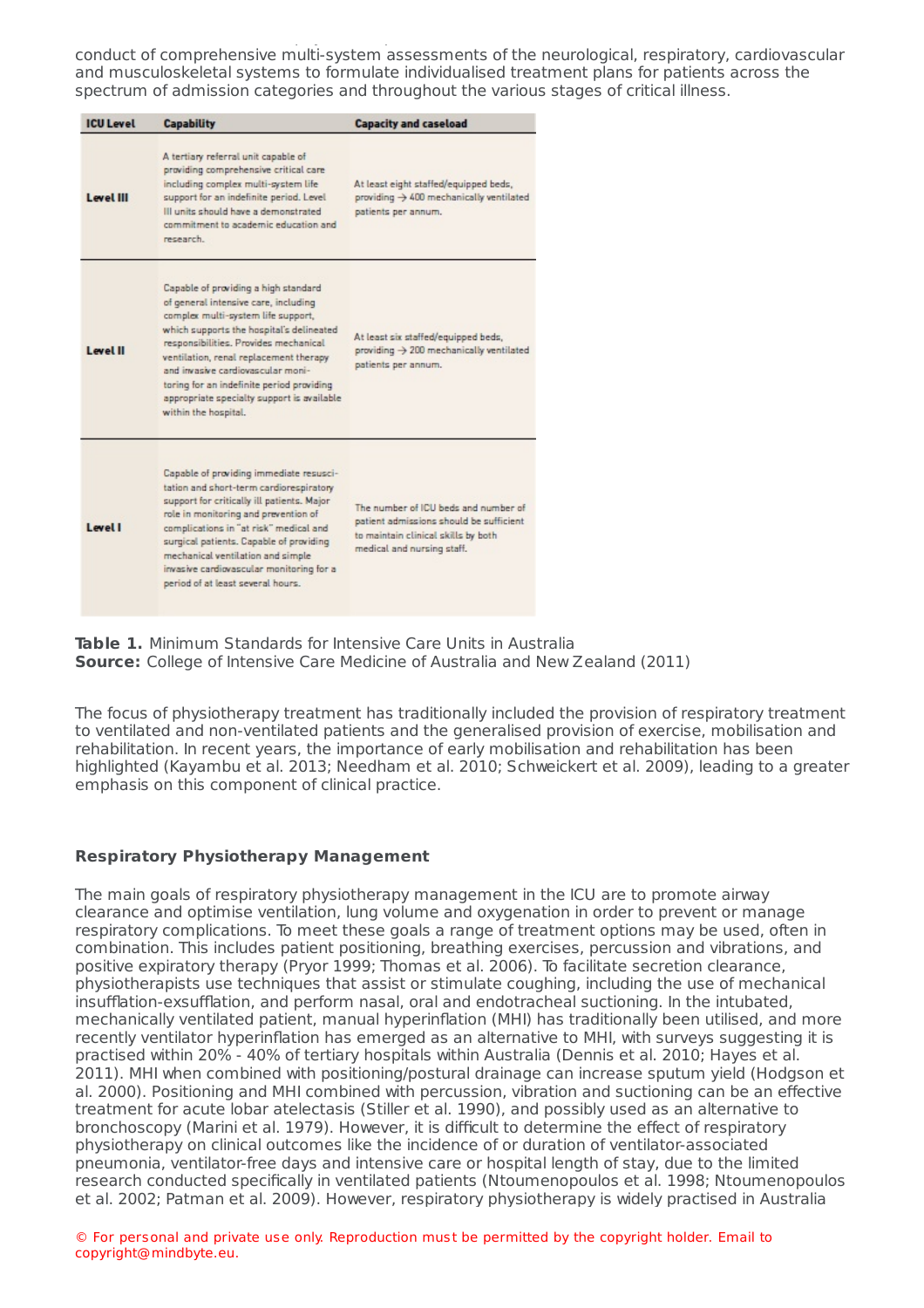In many hospitals, physiotherapists will independently review all ICU patients and participate in daily ward rounds. In order to maximise the potential benefits gained from physiotherapy, resources are often directed towards patients with actual evidence of pulmonary complications like atelectasis or nosocomial pneumonia, patients with increased sputum load, or interventions are targeted at certain high-risk populations. For example, in patients with acute quadriplegia, extubation and intensive physiotherapy treatment, including use of an overnight after-hours service may reduce ICU length of stay compared to performing a tracheostomy in these patients (Berney et al. 2002). The knowledge and skills in respiratory management held by physiotherapists are also recognised through their inclusion in tracheostomy outreach teams (Cameron et al. 2009) and roles in delivering noninvasive ventilation (Holland et al. 2003; Menadue et al. 2010).

et al. 2002; Patman et al. 2009). However, respiratory physiotherapy is widely practised in Australia

## **Mobilisation and Rehabilitation**

The use of mobilisation strategies has long been held as a core component of physiotherapy, particularly for mobilisation of postoperative, spontaneously breathing patients. While pulmonary complications and postoperative mortality may not be lowered by the provision of routine physiotherapy (Patman et al. 2001; Reeve et al. 2010), early ambulation is considered a core component of respiratory care, and in postoperative caseloads is safe and reduces hospital length of stay (Browning et al. 2007; O'Connor and Walsham 2009). Exercise, mobilisation and rehabilitation strategies are also frequently employed in other ICU caseloads, and Australian physiotherapists have shown leadership in research and education on this topic (Berney et al. 2013; Hodgson et al. 2014; Kayambu et al. 2013; Parry et al. 2014; Skinner et al. 2008; Stiller 2007; Thomas et al. 2014; Thomas et al. 2006).

Mobilisation and rehabilitation strategies that are used include the prescription of bed exercises, mobilisation out of bed into a chair either passively or functionally, sitting balance activities, tilt table standing, and the use of functional activities (e.g. standing, walking, squatting) (Berney et al. 2013; Chang et al. 2004; Denehy et al. 2013; Skinner et al. 2008; Thomas et al. 2014). Recently, novel approaches like functional electrical stimulation combined with cycle ergometry have also been trialled (Parry et al. 2014). With international research emphasising the importance of exercise in preventing long-term sequelae in survivors of critical illness (Kayambu et al. 2013; Needham et al. 2010; Schweickert et al. 2009), Australian physiotherapists continue to review their practice and perceptions around exercise in the critically ill to ensure its safe, yet assertive implementation (Berney et al. 2013; Hodgson et al. 2014; Stiller 2007).

The services provided by physiotherapists in the Australian healthcare setting are similar to those in the United Kingdom, but often differ from other parts of Europe and America (Hodgin et al. 2009; Norrenberg and Vincent 2000). While evidence-based practice is embedded within the Australian physiotherapy curricula, there is some variability between Australian states and centres in ICU clinical practice. This may be due to the quality of available evidence, but also differences in physiotherapy staffing levels and education and training for ICU practice.

The minimum standards for intensive care units produced by College of Intensive Care Medicine (2011) outline medical, nursing and ancillary staff requirements according to three levels of ICU services (see Table 1). While medical and nursing workforce recommendations include patient to staff ratios and education requirements, recommendations for physiotherapy services are limited. For Level II and III ICUs, the minimum recommendation outlined is access to physiotherapists on request 24 hours. No other nationally accepted or professional affiliated guidelines exist. Empirical evidence linking specific allocations of staff resources to patient outcomes is often limited across health professions (West et al. 2009), and official recommendations for physiotherapy staffing of ICUs or for services to be delivered in rehabilitation in the ICU are also lacking internationally (Nava and Ambrosino 2000). It is important for each profession in ICU to establish staffing recommendations based on expert clinical practice, research and recognised professional responsibilities, including education, quality and administrative requirements. Considerations about patient safety, the quality

© For personal and private use only. Reproduction must be permitted by the copyright holder. Email to copyright@mindbyte.eu.